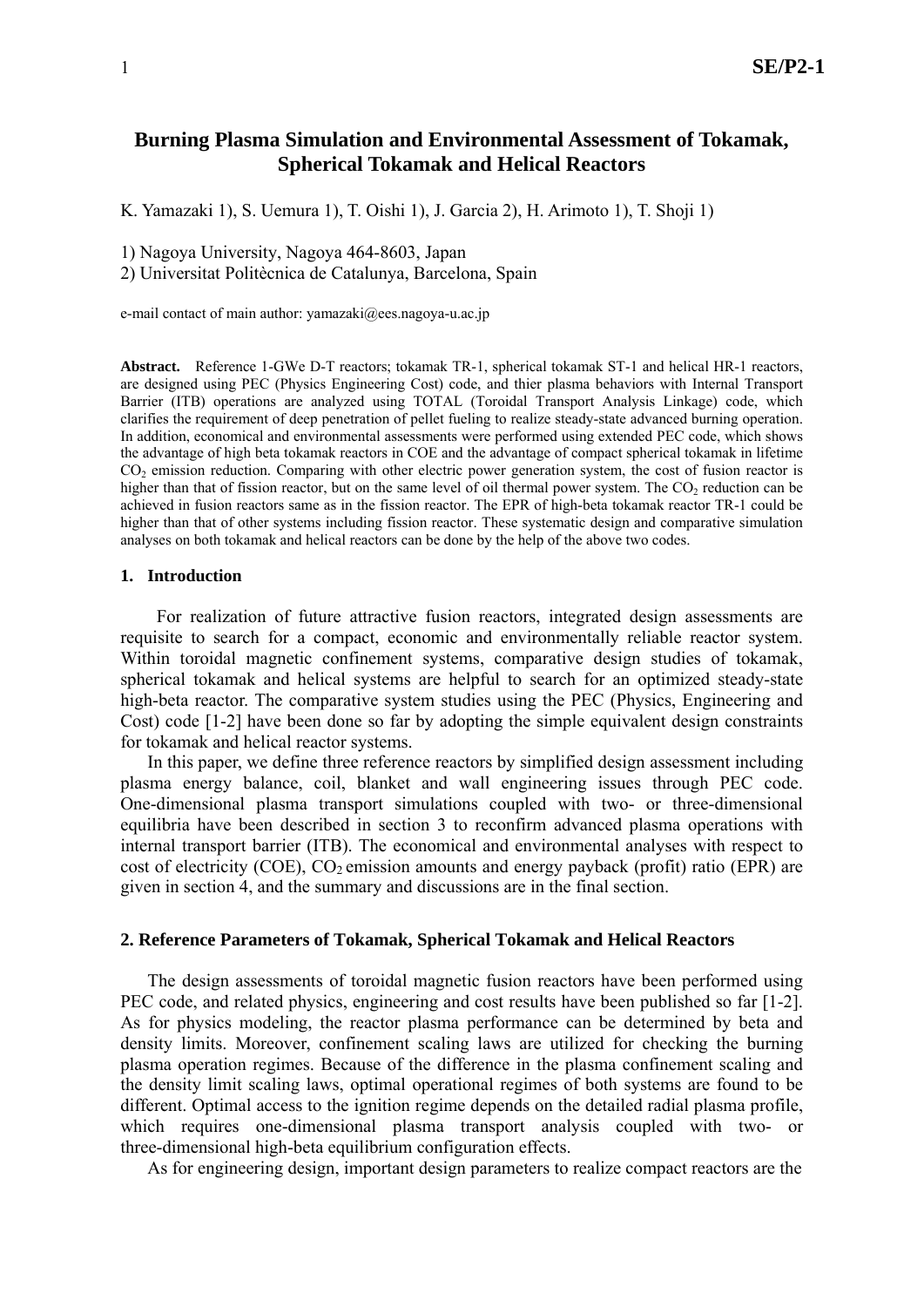

*FIG. 1 Parameter dependence of TR-1, ST-1 and HR-1 as a function of normalized beta*  $\beta_N$  *and averaged beta* < $\beta$ >.

maximum magnetic field strength, the blanket and shield thickness, the wall loading, and so on. Comparative assessments of tokamak and helical reactors have been carried out with constraints of magnetic field strength of 13T and the inboard-side blanket-shield thickness of 1.2 meters. The blanket-shield thickness is a critical parameter determining the inboard-side radial build of reactor. In this paper, we assume this thickness  $t_{blanket} + t_{shield}$  as a function of neutron wall load  $L_n$  as follows;

$$
t_{\text{blanket}} + t_{\text{shield}} = 0.1L_n + 0.8 \quad \text{(m)} \tag{1}
$$

The ratio of  $t_{\text{blanket}}$  and  $t_{\text{shield}}$  is assumed depending on blanket designs; Flibe/FS, Li/V and LiPb/SiC. In this paper we focus on the LiPb/SiC design only, and defined typical three reference plant designs; tokamak reactor TR-1, spherical tokamak reactor ST-1 and helical reactor HR-1 with 1GW net electric power output.

In this paper, maximum field strength of superconducting coil is assumed 13 T, instead of maximum normal conductor field strength of 7.4T in ST-1 reactor. The tolerable neutron wall fluence is assumed 20MWYr/m<sup>2</sup> in the case of LiPb/SiC blanket system, which determines the replacement cycle of blanket modules. In Fig.1, designed plasma radius, required confinement improvement from ITER Elmy-H mode scaling [3] or ISS95 stellarator scaling [4] laws, and neutron wall load are given as a function of normalized beta for TR-1 and ST-1 or averaged beta value for HR-1. Helical reactor might become larger and higher confinement improvement is required. However, low neutron wall load is helpful for adopting

**TABLE I:** TYPICAL REFERENCE REACTOR DESIGN PARAMETERS

| Parameters                                                      | Tokamak     | SТ     | Helical |
|-----------------------------------------------------------------|-------------|--------|---------|
| *:input                                                         | <b>TR-1</b> | ST-1   | $HR-1$  |
| $R_p/a_p^*$                                                     | 3.06        | 1.62   | 5.7     |
| $R_p \, \frac{\text{K}}{\text{s}} \, \frac{\text{K}}{\text{s}}$ | 2.50        | 0.87   | (7.8)   |
| $T_0$ [keV] $*$                                                 | 30          | 30     | 20      |
| $<\beta>$ [%] *                                                 | (5.3)       | (22.6) | 5       |
| $\beta_N^*$                                                     | 4           | 6      |         |
| ellipticity $\kappa^*$                                          | 2.0         | 3.5    | 2.0     |
| triangurality $\delta^*$                                        | 0.5         | 0.5    |         |
| $B_{\text{max}}$ [T] *                                          | 13          | 7.4    | 13      |
|                                                                 | (SC)        | (NC)   | (SC)    |
| Electric Power[GW]*                                             |             | 1.0    |         |
| $F_{wall}$ [MWYr/m <sup>2</sup> ] *                             | 20          |        |         |
| Thermal Efficiency (%)                                          | 50          |        |         |
| Availability $(\%)^*$                                           | 75          |        |         |
| Operation Period (Yr) *                                         | 30          |        |         |
| $R_p[m]$                                                        | 5.97        | 4.00   | 14.0    |
| $a_p$ [m]                                                       | 1.69        | 2.46   |         |
| $\langle a_p \rangle$ [m]                                       | 2.39        | 4.62   | 2.1     |
| $\langle n_e \rangle$ [10 <sup>20</sup> m <sup>-3</sup> ]       | 1.43        | 1.02   | 0.97    |
| $n_{e,crit}$                                                    | 1.50        | 1.20   | 1.17    |
| B[T]                                                            | 6.03        | 2.46   | 4.16    |
| $I_p$ [MA]                                                      | 13.4        | 22.9   |         |
| $f_{BS}$ [%]                                                    | 49          | 95     |         |
| $\tau_E$ [s]                                                    | 1.63        | 2.26   | 3.8     |
| $H_H$ -factor                                                   | 1.31        | 1.67   |         |
| ISS improvement factor                                          |             |        | 5.01    |
| $P_{fusion}$ [GW]                                               | 2.62        | 3.21   | 1.87    |
| $P_{\alpha}$ [GW]                                               | 0.52        | 0.64   | 0.38    |
| $P_{CD}$ [GW]                                                   | 0.12        | 0.01   |         |
| $L_{\text{neutron}}$ [MW/m <sup>2</sup> ]                       | 3.11        | 3.87   | 0.89    |
| Blanket Thickness [m]                                           | 0.85        | 0.90   | 0.69    |
| Shield Thickness [m]                                            | 0.36        | 0.39   | 0.30    |
| Wall Lifetime (Yr)                                              | 4.6         | 3.7    | 16.0    |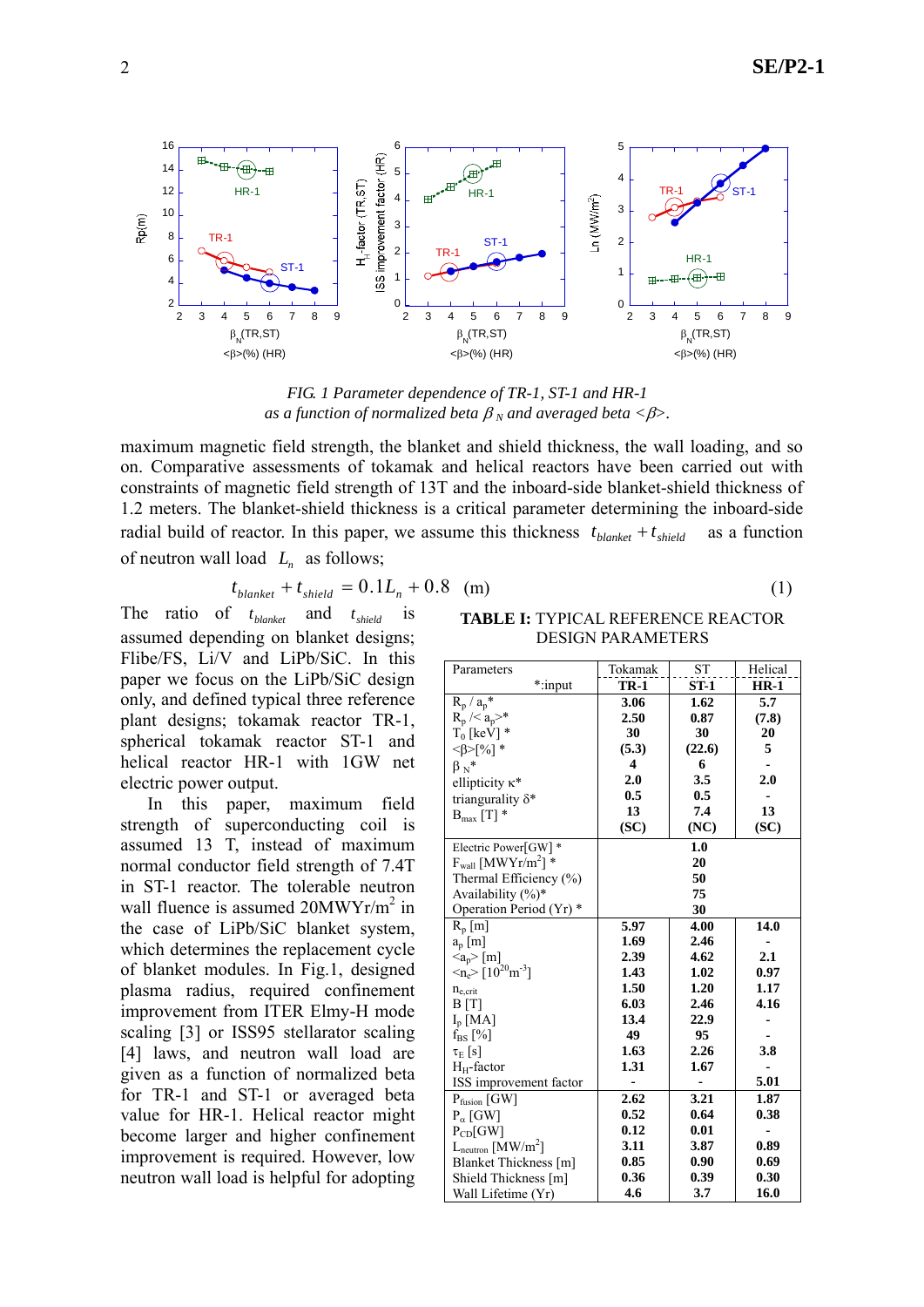long-life-time blanket design [5]. ST-1 reactor becomes compact, but rather high  $H_H$  factor is required and frequent wall replacement should be performed because of short wall lifetime. The reference parameters of three 1GWe reactor designs, TR-1, ST-1 and HR-1, are shown in Table I.

These assessments are done using zero-dimensional power balance with parabolic radial temperature and density profiles. The designs critically depend on the plasma profile. Especially, high-beta plasmas should be achieved based on ETB (edge transport barrier) or ITB (internal transport barrier) operations. Therefore one-dimensional analyses are required for accurate design studies.

## **3. Burning Plasma Simulation**

We focus on the burning plasma control scenario to access to the ignition regime and to sustain the steady-state burn including radial plasma profile change. Here, 2 or 3-dimensional (2-D or3-D) equilibrium and 1-dimensional (1-D) predictive transport code TOTAL (toroidal transport analysis linkage) [6-8] for tokamak and helical systems has been used. In this case the profile effect on the ignition attainment is very important, and the transport analysis coupled with equilibrium analysis should be carried out.

### **3.1. Simulation Models**

The fusion reactor power strongly depends on the radial profile of core plasma density and tempearture. Especially, plasma confinement improvement with internal transport barrier (ITB) formation, density control by the high-field-side (HFS) pellet injection and the bootstrap (BS) current fraction at high beta are crucial parameters for the evaluation of tokamak ignition condition . The neoclassical ripple transport with ITB is also important for helical reactors. We developed the TOTAL-T (Toroidal Transport Analysis Linkage - Tokamk) code coupled with GLF23 and NCLASS tokamak codes, and TOTAL-H (Helical) code with multi-helicity helical ripple transport analysis code for burning plasma simulation. The effectiveness of the ITB transport coefficient is checked using experimental data of JT-60U and LHD.

The TOTAL code is composed of tokamak part TOTAL-T including 2-D equilibrium code APOLLO [9] and helical part TOTAL-H including 3-D equilibrium code VMEC [10]. The transport equations are solved using the equilibrium flux coordinates at each simulation time step to get time evolution of radial plasma profiles. When the plasma beta is changed beyond certain percentage (typically  $>0.1\%$ ), the self-consistent equilibrium is re-calculated at that time step in the simulation. In the helical plasma simulation code TOTAL-H, the neoclassical ripple transport has strong effect on the reactor operation, and ambipolar electric field and multi-helicity magnetic components in high beta equilibrium are included. In the tokamak code TOTAL-T, the external current drive, bootstrap current, sawtooth oscillation, ballooning mode and the neoclassical tearing mode (NTM) analysis with the modified Rutherford equation are included [11]. In both codes, the steady-state burning plasma operation is achieved by the feedback control of density fuelling and external heating power control. The impurity dynamics [12] is also included in both codes.

In TOTAL code, ITB operations can be simulated by several transport models: simple local transport reduction model, GLF23 model, current diffusive ballooning mode, Bhom/GyroBhom mixed model with ExB shear flow effect and so on.

In this paper we used Bohm/GyroBohm mixed model [13,14] relevant to ion temperature gradient (ITG) mode with ExB shear flow stabilization and adopt a thermal diffusion coefficient  $\gamma$  in the form

$$
\chi_{e,i} = \chi_{\text{neoclassical}} + \chi_{\text{anomalous}},\tag{2}
$$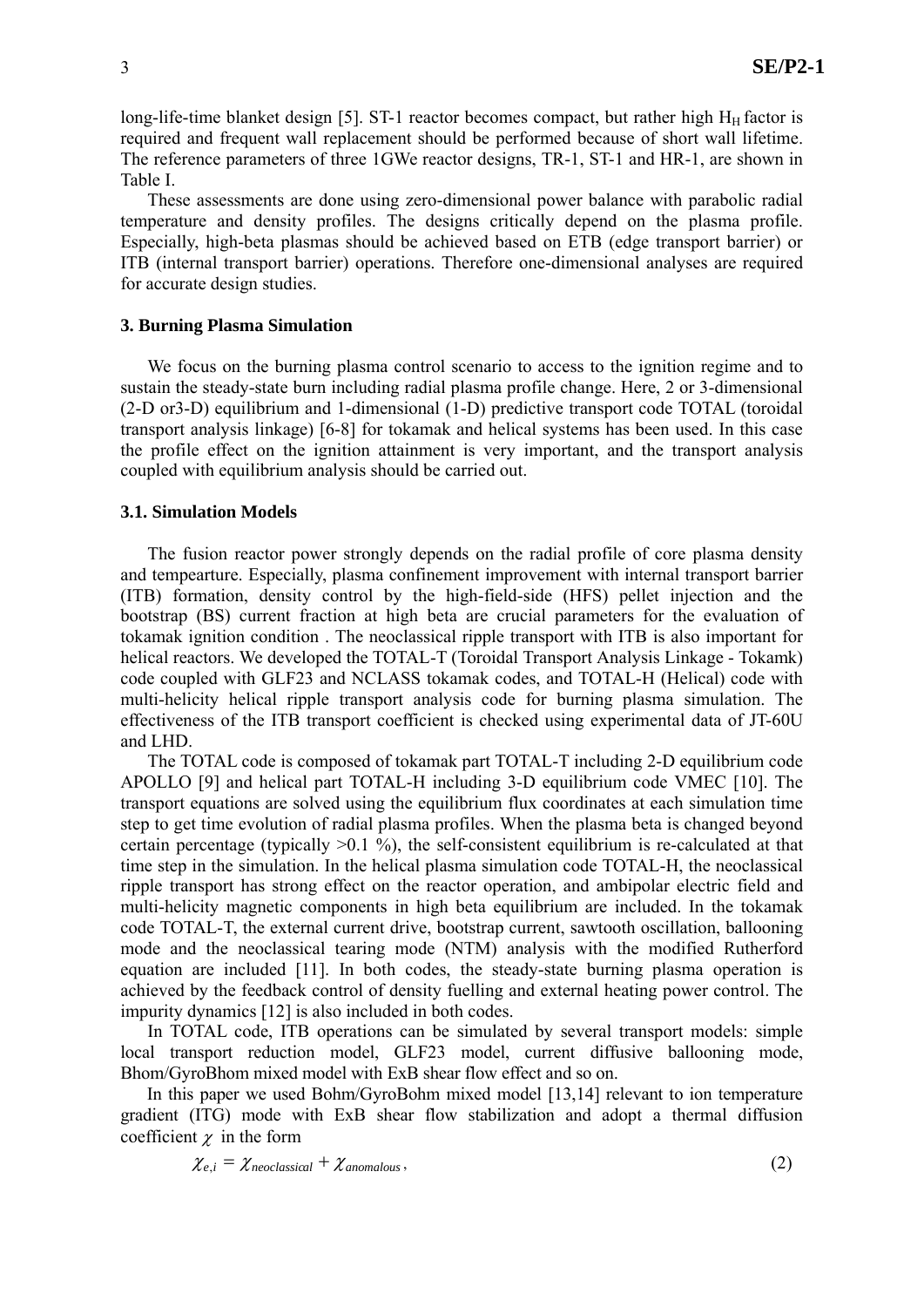$$
\chi_{\text{anomalous}} = \alpha_1 \times \chi_{\text{Gyrobohm}} + \alpha_2 \times \chi_{\text{Bohm}} \times F\left(\frac{\omega_{E \times B}}{\gamma_{\text{ITG}}}\right),\tag{3a}
$$

or

$$
\chi_{\text{anomalous}} = (\alpha_1 \times \chi_{\text{Gyrobohm}} + \alpha_2 \times \chi_{\text{Bohm}}) \times F\left(\frac{\omega_{E \times B}}{\gamma_{\text{ITG}}}\right),\tag{3b}
$$

where transport reduction factor is given by

$$
F\left(\frac{\omega_{E\times B}}{\gamma_{TIG}}\right) = \frac{1}{1 + \left(\frac{\omega_{E\times B}}{\gamma_{TIG}}\right)^2}.
$$
\n(4)

The above coefficients  $\alpha_1$  and  $\alpha_2$  are determined using typical experimental data of JT-60U H-mode data and LHD e-ITB operations. Equation (3a) is adopted for tokamak data fitting, and Eq.(3b) is for helical data treatment.

Using this model, the analyses have already been carried out focusing on high-field-side pellet injection effects to make easy access to ITB regime [8]. The neoclassical tearing mode and impurity transport are also investigated using this TOTAL code [11-12].

### **3.2. Tokamak Reactor Simulation**

In reactor systems, starting from low density low temperature plasmas alpha particle power is feedback controlled by the adjustment of both heating power and gas puffing rate. Even if the electric power output is same in both reactor designs, the required tokamak alpha particle power should be greater than helical one, because the current drive power is required in tokamak systems, especially in spherical tokamak system. The higher temperature operation is feasible in this tokamak design TR-1 than in the helical reactor HR-1.

Figure 2 shows the typical reversed shear burning tokamak operation with ITB formed by the deep penetration of high-field-side (HFS) pellet injection without unfavorable neoclassical tearing modes. The shallow pellet penetration of the low-field-side injection did not lead to the ITB formation. The radial profile of plasma parameters at  $t=100s$  are also shown in Fig.2. The ITB in this reversed shear case is formed around at  $\rho \sim 0.5$  where there is q-value minimum in this model analysis.



*FIG.2 Start-up operation (left), and radial profile at t=100 s (right) of TR-1 reactor* 

In the tokamak reactor, the NTM decreases the temperature and make the 1GW electric power production impossible. The detailed analysis of these effects has been shown in Ref [11]. The impurity effects are also evaluated [12] using this TOTAL code.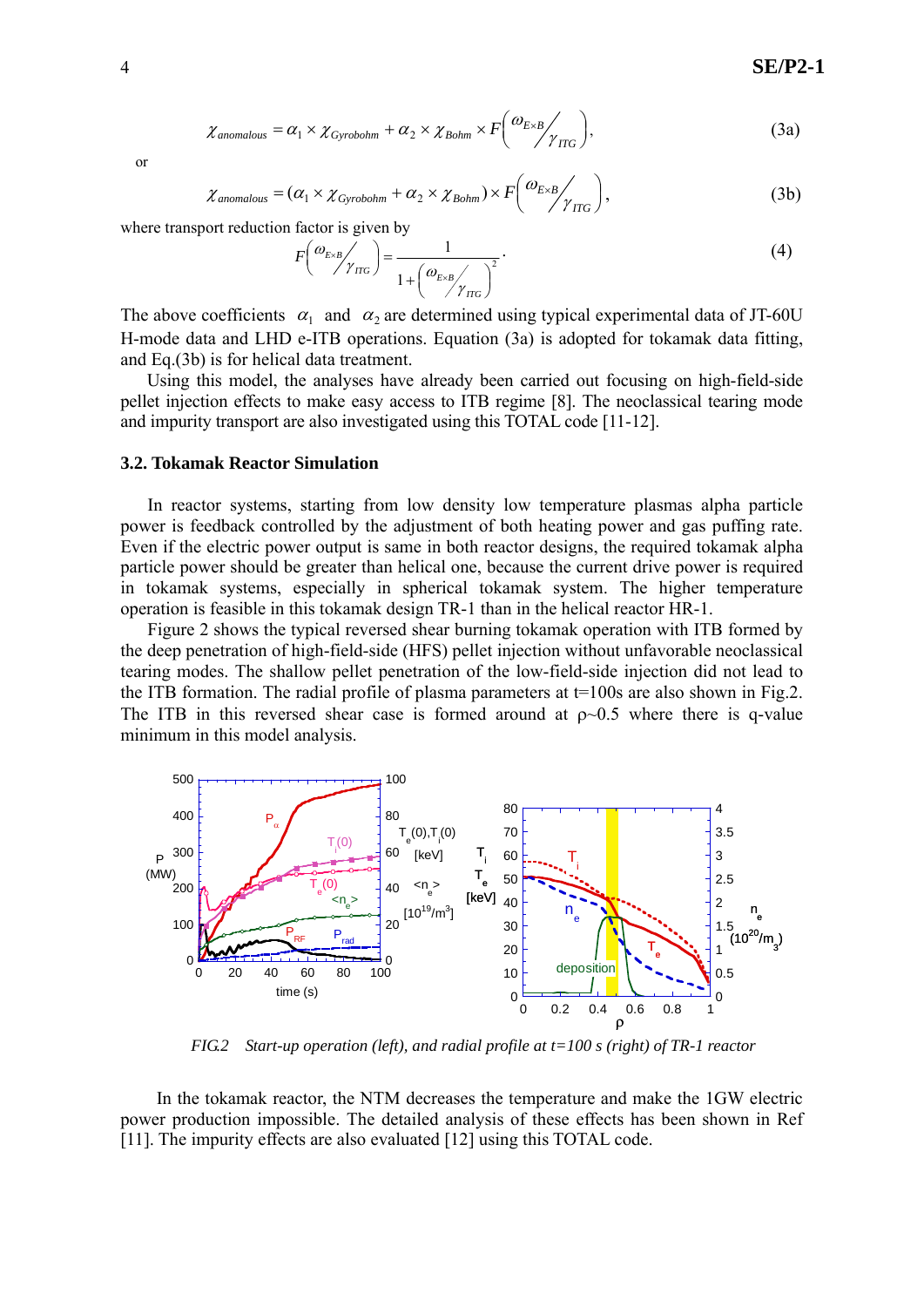

*FIG. 3 Radial plasma profile of ITB operation in helical reactor HR-1. (Left): density and temperature profiles, and pellet deposition profile (Right): ambipolar radial electric field and transport reduction factor defied in Eq.(4)* 

## **3.3. Spherical Tokamak Reactor Simulation**

 For spherical tokamak reactor, the bootstrap current fraction is one of key parameters and is calculated in TOTAL code. The n-infinity ideal ballooning mode beta limit is calculated by Apollo code [9] and the operation simulation for ST-1 is confirmed in the 1.5-D simulation like TR-1 plasma.

## **3.4. Helical Reactor Simulation**

 In helical plasmas, neoclassical transport is a key to access to the ignition regime. In this system, the radial electric field can reduce neo-classical ripple transport loss and might reduce anomalous loss. In this paper, we simulate advanced plasma confinement of helical reactor using the ExB shear stabilization model by the ion-root negative electric field. The evaluation has been done using LHD e-ITB data [8,13].

 Figure 3 shows typical simulation results of HR-1 plasma. Different from tokamak plasmas, the stabilizing ExB shearing effects are derived from ambipolar electric field due to neoclassical ripple transport. In addition, the HFS pellet injection effects are not expected in helical system, and rather edge fuel deposition might be performed eve in high speed pellet injection. However, the ITB-like structure is realized in the present simulation model.

The features obtained by the system code and zero-dimensional energy balance code, are re-confirmed by these 1.5 and 2.0 transport analyses. In this simulation, rather low beta equilibria are assumed, but the high beta multi-helicity effects on helical plasma confinement are large, and it is impossible to ignite plasmas in the present scale reactor including high beta equilibrium and ripple transport effects.

## **4. System Assessments**

For the engineering design of DT reactors, blanket thickness, maximum magnetic field strength and neutron wall loading are crucial for determining the reactor size. In the code, four blanket designs; Li/V, Flibe/FS(Ferritic Steel), LiPb/SiC, FF(Fission-Fusion) Hybrid, can be evaluated in three type reactors. In the present analysis, high-thermal-efficiency LiPb/SiC blanket is mainly considered. Other blanket designs are evaluated and published somewhere in the future. Economic and environmental assessments are performed evaluating cost, CO2 emission and energy investment on several tens of reactor components using input-output table[15,16]. The obtained beta dependences of COE, CO2 emission and EPR are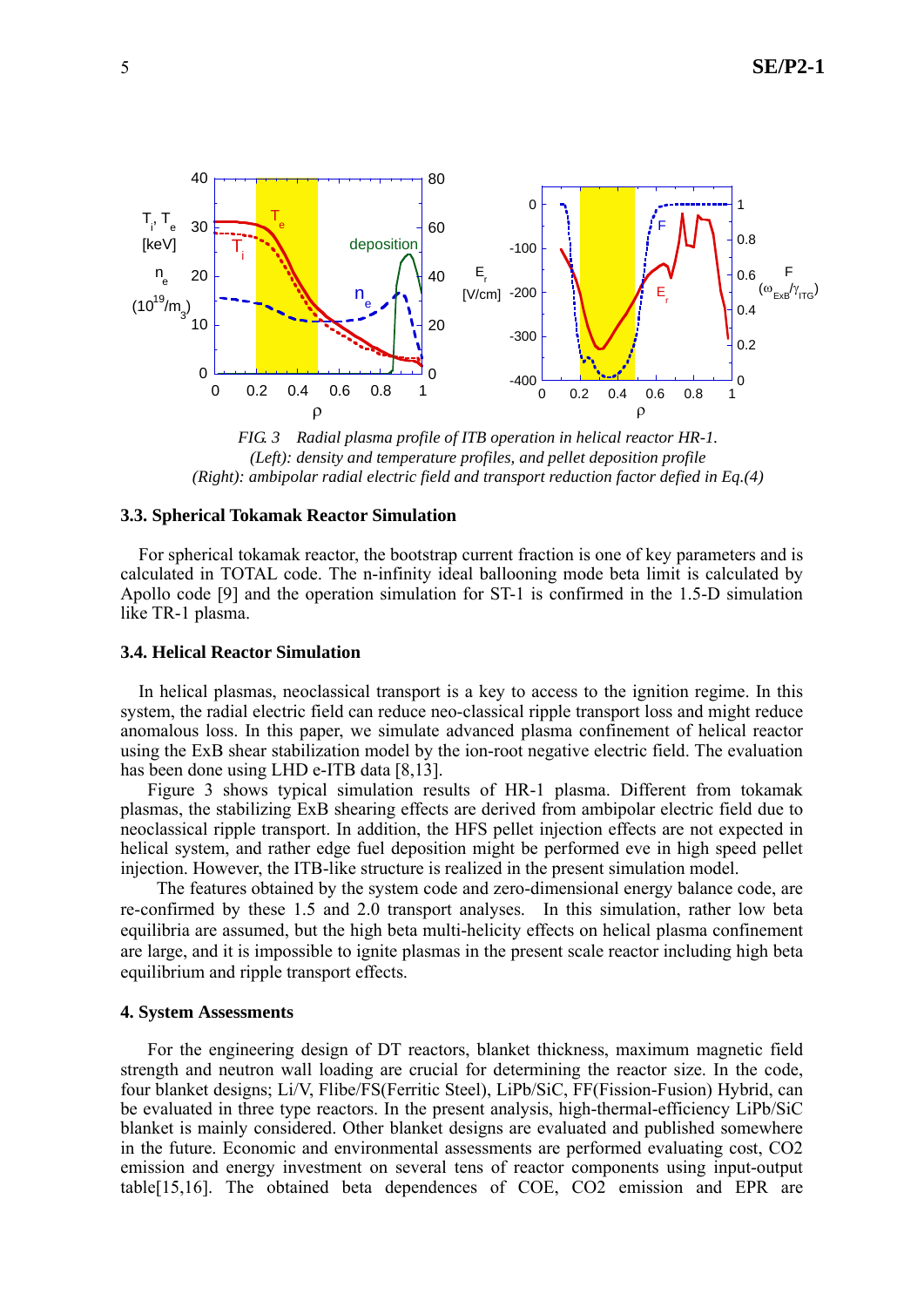summarized in Fig.4 for 1 GWe power reactors with high heat efficiency (50%) LiPb/SiC blanket system.



*FIG. 4 COE, CO2 emissions and EPR of three-types of reactors as a function of beta vale.* 

#### **4.1. Economical Assessment and Cost of Electricity (COE)**

The beta dependence of COE is shown in Fig.4. The strong dependence on COE in Tokamak-type reactor is shown here, but in helical reactor rather week dependence is obtained.

The fusion island (FI) cost of ST-1 is lowest. However, its required fusion thermal power is largest and the TR-1 is superior in cost of electricity (COE) as shown in Fig.4 and Table 2. The BOP cost and CO2 emission in HR-1 is rather small but total COE and CO2 emission rate is not relatively small.

Among four blanket designs, Flibe/FS is superior in cost, because ferritic steel (FS) is much cheaper than vanadium (V). Fusion-Fission hybrid blanket has high neutron energy multiplication ratio, and it is possible to be constructed in relatively low cost.

## **4.2 Energy Analysis and Energy Profit Ratio (EPR)**

 The energy efficiency has been evaluated using Energy Profit Ratio, or Energy Payback Ratio (EPR) defined by the ratio of net energy output to energy input including energy related to material

## **TABLE II:** COST, CO<sub>2</sub> EMISSION AND ENERGY ANALYSIS FOR THREE REACTOR DESIGNS GIVEN IN TABLE 1.

| Parameters                                     | Tokamak     | <b>ST</b> | Helical |
|------------------------------------------------|-------------|-----------|---------|
| *:input                                        | <b>TR-1</b> | $ST-1$    | $HR-1$  |
| $<$ Cost [M\$] $>$                             |             |           |         |
| <b>Fusion Island</b>                           | 1056        | 1065      | 1823    |
| <b>Balance of Plant</b>                        | 1583        | 1817      | 1400    |
| <b>Total Capital Cost</b>                      | 5112        | 5582      | 6239    |
| $<$ COE [mil/kWh] $>$                          |             |           |         |
| capital cost                                   | 75.6        | 82.5      | 92.7    |
| operations                                     | 13.0        | 14.4      | 11.0    |
| fuel                                           | 0.04        | 0.04      | 0.04    |
| replacement                                    | 8.89        | 6.18      | 6.9     |
| decommissioning                                | 0.6         | 0.6       | 0.6     |
| <b>Total COE</b>                               | 98          | 104       | 111     |
| $\overline{<}$ CO <sub>2</sub> emission [kt] > |             |           |         |
| <b>Fusion Island</b>                           | 288         | 129       | 439     |
| <b>Balance of Plant</b>                        | 628         | 692       | 577     |
| <b>Construction Total</b>                      | 926         | 820       | 1016    |
|                                                |             |           |         |
| $<$ Rate [g-CO <sub>2</sub> /kWh]>             |             |           |         |
| fusion island                                  | 1.47        | 0.66      | 2.25    |
| balance of plant                               | 3.21        | 3.53      | 2.96    |
| operations                                     | 3.16        | 3.16      | 3.16    |
| fuel                                           | 0.24        | 0.25      | 0.45    |
| replacement                                    | 0.34        | 0.74      | 0.26    |
| decommissioning                                | 0.78        | 0.78      | 0.78    |
| Total CO <sub>2</sub> Emission Rate            | 9.2         | 9.1       | 9.9     |
| $\leq$ Energy Investment [TJ] $\geq$           |             |           |         |
| fusion island                                  | 2.2         | 2.2       | 3.1     |
| balance of plant                               | 10.8        | 11.4      | 18.2    |
| operations                                     | 16.1        | 16.9      | 25.7    |
| fuel                                           | 0.6         | 0.8       | 0.4     |
| replacement                                    | 5.5         | 7.5       | 4.2     |
| decommissioning                                | 0.01        | 0.01      | 0.01    |
| <b>EPR</b>                                     | 22.7        | 21.6      | 14.4    |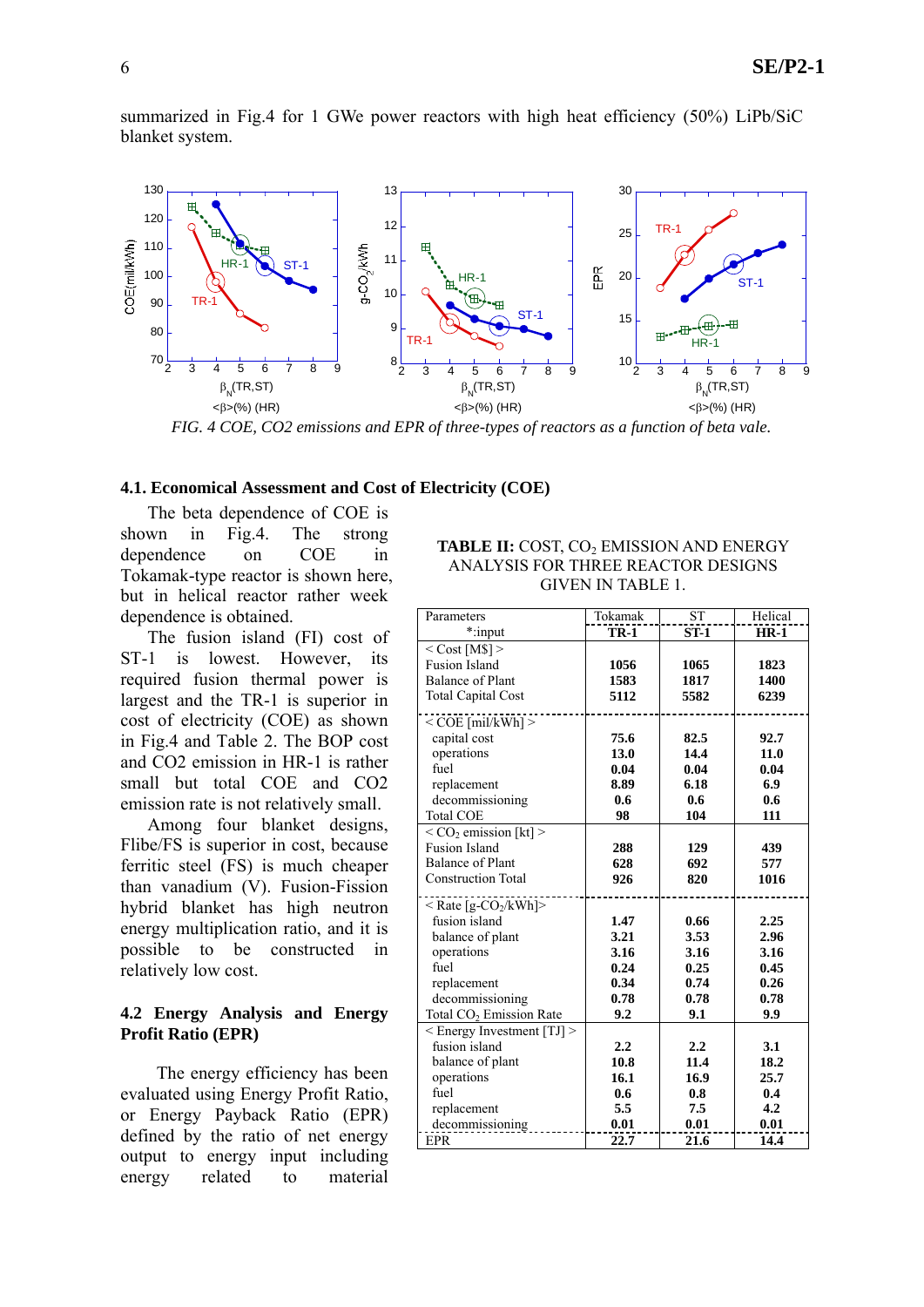production, machine construction, operation, fuel, and decommissioning. Typical energy intensity used here is from input-output table  $[14,15]$ . The  $CO<sub>2</sub>$  emission intensity described in the next section are also shown in this table. The high-beta advanced TR-1 reactor might be better from the view point of EPR as shown in Table 2.

### **4.3. Environmental Assessment and CO<sub>2</sub> Emission Amount**

 Related to global warming, green-house gas emissions relevant to energy productions are serious problems. The life-cycle  $CO<sub>2</sub>$ emission amount per output electric power from fusion reactor is also evaluated in Fig.4. The ST-1 hig-beta reactor is favorable in  $CO<sub>2</sub>$ emission reduction, because rather compact and simple normal conducting coil system is adopted. The ST-1 and TR-1 need more frequent blanket exchanges than HR-1 with lower neutron wall load. However, HR-1 is still expensive and has low energy payback ratio (EPR) and higher  $CO<sub>2</sub>$  emission within the present evaluation model.



*FIG. 5 Environmental comparisons among fusion reactors and other existing electric power plants which data is obtained from Ref.[15]* 

When we compare fusion power plants with other electric power plants [15], fusion reactors emit less  $CO<sub>2</sub>$  than fossil fuel thermal power plant and oversea Uranium enrichment fission reactors. In comparison with fission reactors with domestic Uranium enrichment, the fusion power plants have an advantage in EPR, but have disadvantages in COE and  $CO<sub>2</sub>$ emission.

The comparisons among three fusion reactors and several existing electric power generation systems in Japan are shown in Fig.5 related to  $COE$ ,  $CO<sub>2</sub>$  emission and EPR. The exchange rate of US Dollar to Japanese Yen is considered as 1\$ =106¥ based on the 2003 cost date in Ref.[2]. The cost of fusion reactor is higher than that of fission reactor, but on the same level of oil thermal power system. The  $CO<sub>2</sub>$  reduction can be achieved in fusion reactors like fission reactor. The EPR of high-beta tokamak reactor TR-1 could be higher than that of other system including fission reactor.

## **5. Summary and Discussions**

System analysis of typical 1GW-electric Reactors, tokamak (TR-1), spherical tokamak (ST-1) and helical (HR-1) reactors were carried out using PEC code, and 1.5D or 2.0-D transport simulations are performed focusing on Internal Transport Barrier (ITB) operations using TOTAL (Toroidal Transport Analysis Linkage) code, which shows the requirement of deep penetration of pellet fueling to realize steady-state advanced burning tokamak operation in the present model. The advantage of high-beta tokamak reactors in COE and the advantage of compact spherical tokamak in lifetime  $CO<sub>2</sub>$  emission reduction are clarified in the economical and environmental assessments,.

The present system analysis assumes LiPd/SiC blanket system, and the assessment of other blanket including fission-fusion hybrid blanket will be published somewhere. In the comparisons with various existing power plants, thermal plant equipped with Carbon Capture